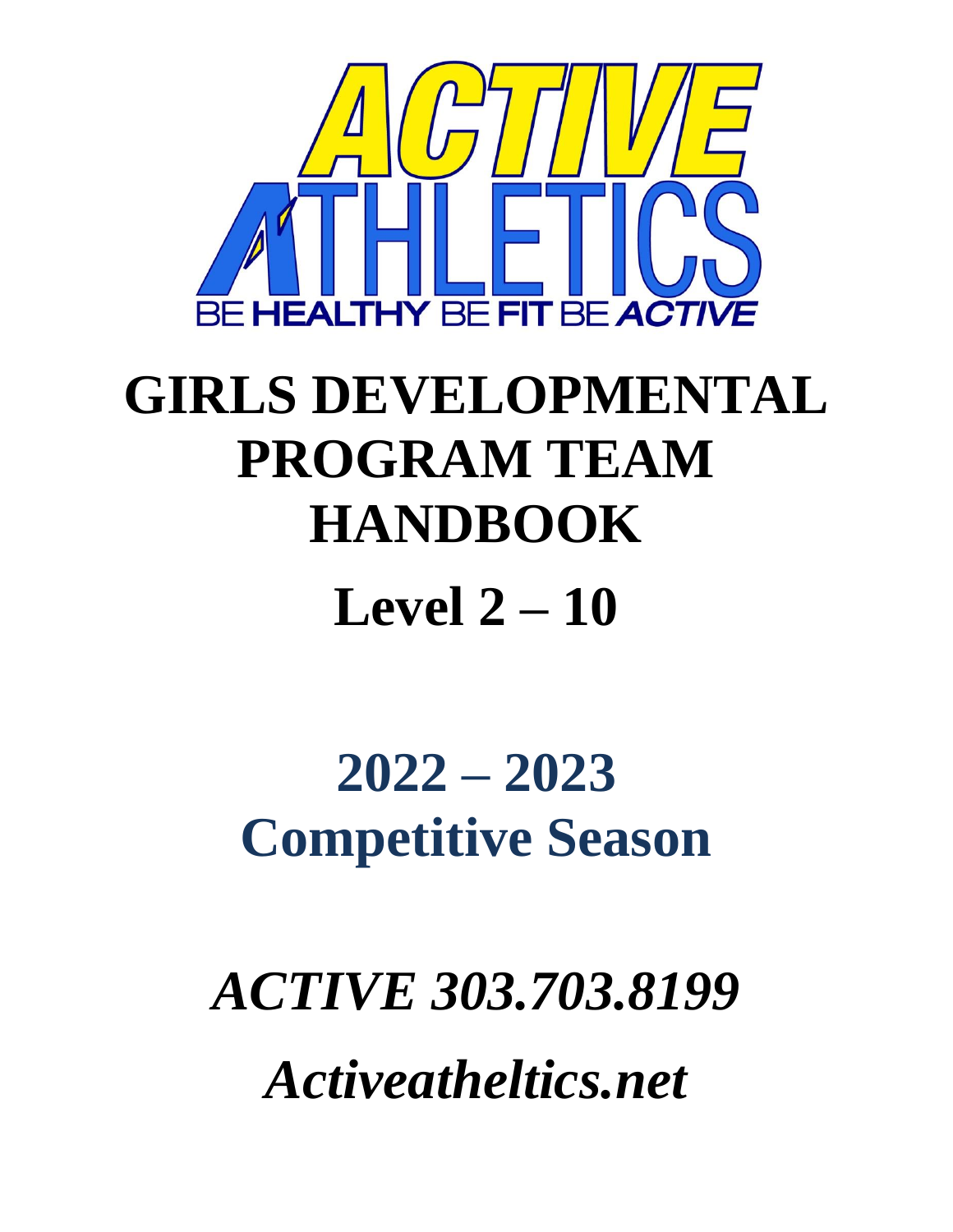## *[Activeathletics@comcast.net](mailto:Activeathletics@comcast.net)*

## **INTRODUCTION**

Welcome to Active Athletics' competitive girls Developmental Program (DP) team program. Our Handbook is designed to help answer questions about your child's participation in Active Athletics' competitive girls DP program. Hopefully, it will answer most of your questions and explain our general expectations. If you have a specific question not answered here, please speak with your gymnasts coach, or stop by the front desk and they will be happy to either answer the question or put you in touch with the correct person who can. **PHILOSOPHY**

 As coaches, our goal is to have the athletes excel as role models throughout their athletic careers and in life afterwards. The self-discipline, personal work habits, self-confidence, and peer relationship skills acquired through our program will become some of your child's greatest attributes throughout their lives. Our expectations for Active Athletics athletes, both in and out of the gym, include being respectful, courteous, honest and hard working. As certified professional coaches, we believe that gymnastics is a sport different from all others so we approach it in a way to insure success for every athlete. Having a positive experience while reaching their highest individual and team potential is what is most important. This success will foster the selfesteem and confidence needed in all aspects of life.

Our competitive girls DP team program has two objectives. The first objective is to provide each selected team member with the opportunity to compete on the competitive team. Everyone is considered to be valuable and helps contribute to the overall team program. Our second objective is to be able to further develop those individuals who have demonstrated more advanced abilities towards long term careers in gymnastics including college and beyond. In either case, our goal is to help each individual reach their highest achievable potential.

At Active Athletics, we will always make sure your child is in the program best suited for them based on their, needs, ability and commitment level. Our program is uniquely designed to meet the needs of every aspect of competitiveness, whether it is Recreational, High School, USAG Xcel, USAG DP, or Elite. Active Athletics feels our in-depth knowledge can offer any individual the proper development, provided they have the desire, commitment, and ability to realistically achieve goals set by themselves and our coaching staff.

#### **IMPORTANT TERMS DEFINED**

| <b>Booster Club:</b> | The parents group at Active that assists gymnasts in fundraisers and other activities to<br>help offset the expenses competitive team members incur. |  |
|----------------------|------------------------------------------------------------------------------------------------------------------------------------------------------|--|
| Due Date:            | The exact date something must be returned to Active Athletics. Failure to do so may<br>exclude your child from an activity.                          |  |
| Meet Fee:            | The actual amount of money charged by a host gym in order for your gymnast to<br>participate in their event. These entry fees are non-refundable*    |  |
| Non-Refundable:      | Money that Active Athletics has already spent on your behalf and cannot be returned.                                                                 |  |
| Season:              | The designated time period in a competitive calendar year.                                                                                           |  |
| Uniform:             | Required clothing, and or accessories necessary for competition.                                                                                     |  |
| <b>USAG</b> Fee:     | The amount of money charged yearly by USA Gymnastics to be a member athlete.                                                                         |  |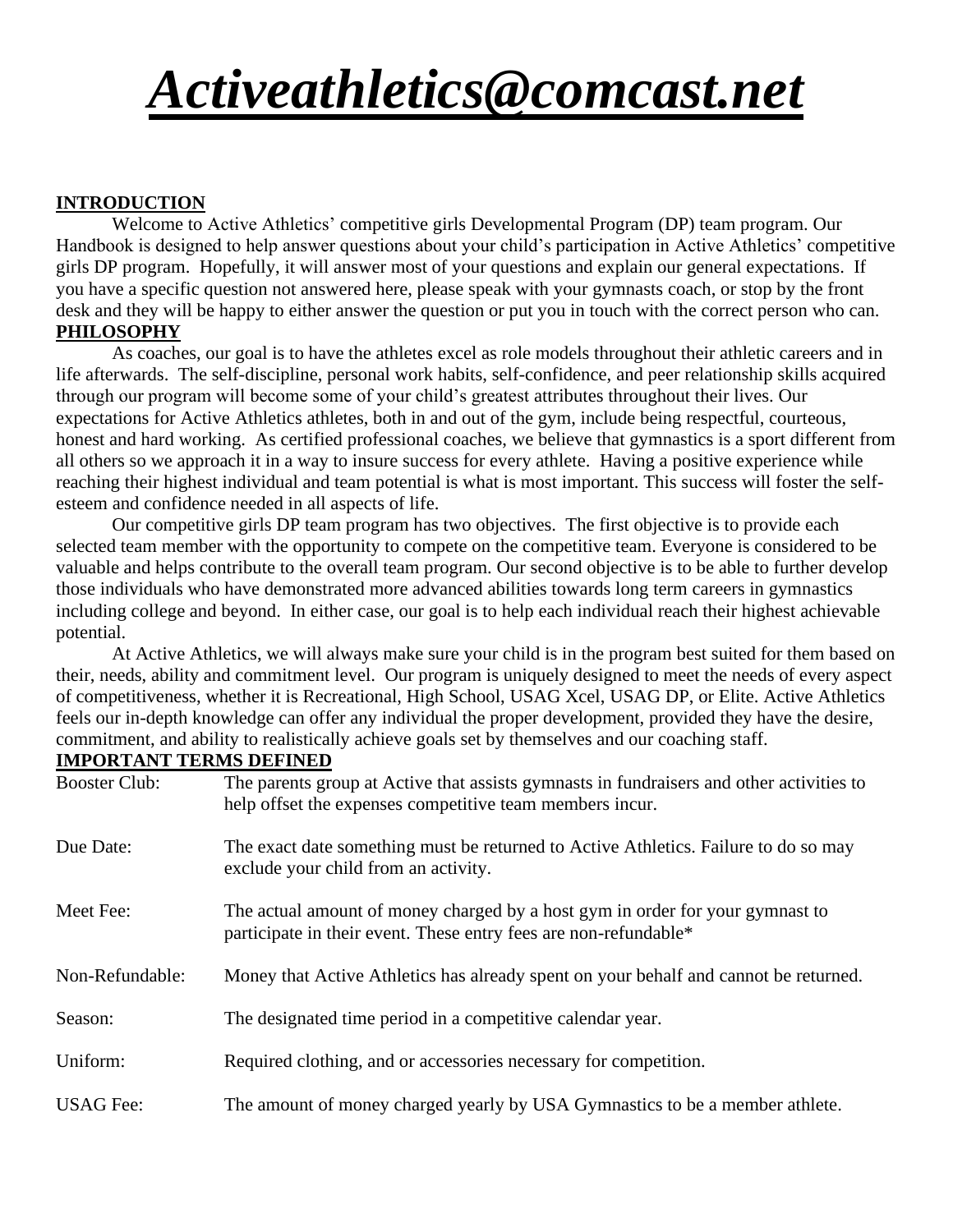Team Fee: Amount of money, charged each competitive season per competitive team member. This fee goes into a general account which helps pays for coaches' expenses to attend competitions with your gymnast, continual education, membership association fees, travel, equipment maintenance, new equipment and other items, which benefits all of the competitive athletes. *The team fee is calculated through state championships only!* A separate fee will be charged for bonus meets, Regionals, Westerns, or Nationals, to those who attend these competitions.

### **PARENTAL ROLE**

Parents play a huge role in the development of a successful athlete. Your role is every bit as important as that of the coaches and the gym. It is also every bit as difficult, which is why we welcome and encourage your presence at all parent meetings, team functions and competitions. Active Athletics has found from many years of experience in this sport that athletes learn more and are more productive when parents are not present at every practice. This also limits the urge to parent coach. The coaching staff of Active Athletics has countless years of experience in this sport; we are safety certified and professional members with ongoing continual education. As a parent you must trust our judgment and approach as we have your child's best interest in mind as we prepare daily, weekly and even seasonal lesson plans. When you as a parent step in and coach your child this sends mix messages and can be extremely dangerous and also detrimental to your child's progress. Active Athletics has an open door policy, and values your input and support because we want your child to reach their highest potential. Please feel free to express your concerns in an appropriate manor. To help your athlete reach that potential here are a few things you can do.

It is your job to help insure that your athlete gets enough sleep, proper nutrition, gets to and from the gym on time, and has the proper gymnastics attire and equipment. It is extremely important for you to provide your unconditional love, encouragement, and support. Your praise and love should not be based on performance, scores, placement and comparison to others, but rather on their improvement and individual successes along the way. It is through performing these tasks that you show respect for your athlete and their effort. Any more or less does a disservice to your child and will limit their opportunity for success.

Communication is the key to any successful business. Complaining to other parents or patrons of Active Athletics will not solve a problem, please be respectful enough to understand that the staff of Active Athletics has your child's best interest in mind. If there is a concern, or issue that you feel needs to be addressed please do so in an appropriate manner, by arranging a time to visit with your child's coach. Coaches' time outside the gym is their personal time and they are under no obligation to perform Active Athletics related work, meaning if you send an email, txt, or call a cell phone; coaches may not respond back until their scheduled working hours. Please call or email the gym and leave a message for the coach you are trying to reach; this is the only way Active Athletics can and will guarantee that your child's coach will call you back promptly.

 If after speaking with your child's coach, you feel that your concern has not been fully addressed or requires more attention please feel free to bring them to Trevor C. Trevor C can be reached best via email at [activeathletics@comcast.net](mailto:activeathletics@comcast.net) please put in the subject line: attention Trevor C

#### **PRACTICES**

Proper attire for all gymnasts includes removal of all jewelry before workout. Gymnasts should wear an appropriate leotard to practice. On colder days sweat pants may be worn during warm-ups and stretching. You should make sure that your gymnasts takes an appropriate amount of showers and wears deodorant, as they are in a physical training environment and proper hygiene is important to all. Do not leave your gym bag or any of its contents in the gym. Your personal belongings are your responsibility, not the gyms. It is your gymnast's responsibility to make sure they are prepared for practice and have purchased their own athletic tape, Active will not continually give out tape. Tape can be purchased from the front desk. If your child brings a water bottle it is their responsibility to either throw it away or take it home with them daily. All water bottles that are found in the gym are either thrown away or donated to charity. If you have to miss a practice please take a moment to send an email or text their coach, or the front desk so they know your child will not be at practice. Active does take and monitor attendance for our team programs. It is required that your child has a parent or guardian included in any text thread that they personally send to Active coaches; this is the policy of SafeSport. **FEE POLICIES**

As your child moves up in the competitive aspect of gymnastics so does the financial responsibility. Be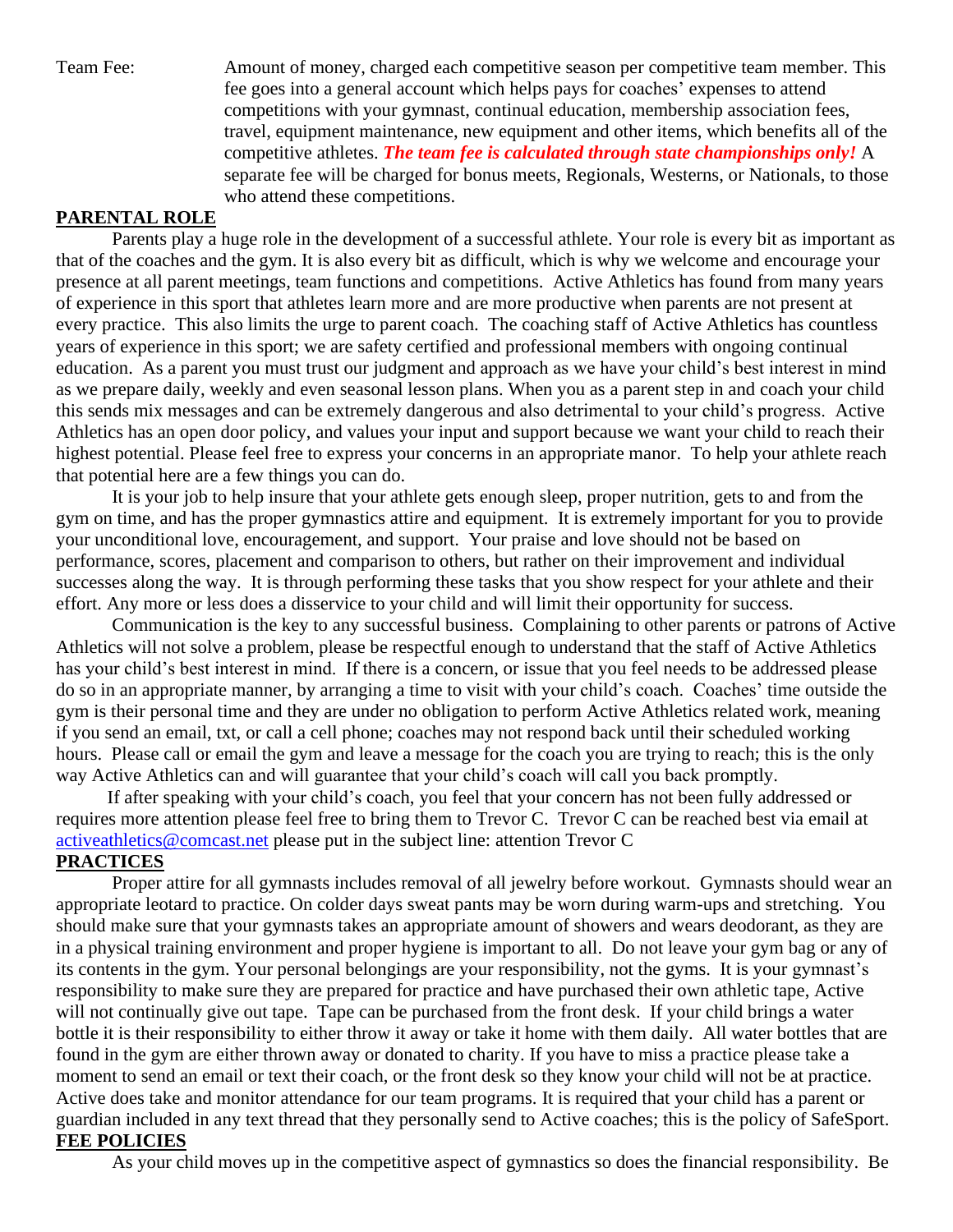aware in order for your child to participate in any competition all fees must be paid in advance; this includes your monthly tuition installment, team fees, meet fees, uniforms etc. Failures on the parent's part to meet DUE DATES can adversely affect your child. *It is required that all team members have a credit card on file with the gym for their monthly tuition installment, and for all related team expenses, including but not limited to team fees, competition entry fees, uniforms*. By having your gymnasts participate in the competitive team program you agree to the terms and authorize Active Athletics to charge the card on file for said fees and expenses. Tuition is processed on the first day of each new month; Active's team tuition is based on a 48-week yearly calendar and broken up into equal monthly installments.

#### **APPROPRIATE CONDUCT**

This section will serve as an awareness of unsuitable conduct for the athletes training at Active, it will leave the common-sense aspect up to each individual team member and their families. Active Athletics is not a drug, alcohol, or theft counselor nor will it become one. The reference in any manor concerning the use of Drugs, Alcohol or the paraphernalia associated with it is strictly prohibited! This includes any suggestive apparel that promotes or advertises drugs, alcohol, smoking, sex or inappropriate language. Bulling, shaming or harassment of teammates or other individuals will be met with swift consequences. Active Athletics will not condone any of these items during its practices, travel, competitions, social media sites, or other digital outlets. If you mess up, you will pay the penalty, which may be your participation at Active Athletics.

#### **COMPETITION CONDUCT & POLICIES**

Competition should be properly balanced with training. As a result, we may not always compete with our entire team. We try to calculate the best development and level of competition for each gymnast in our program. Some skills may not be ready to compete, which are sometimes omitted from the routine. Some individuals may not compete on an event depending on their ability at the time of the competition. Our coaching staff considers all of these factors when determining who is ready and who needs more time. Safety is our first concern! If the athletes' ability to perform a required skill or mental state is deemed unsafe by the coaching staff then that athlete may not compete, a particular event or a specific competition. If your child is pulled from an event or a competition it is not a punishment. Active has your child's long term overall health and career in mind, and sometimes it is necessary to skip a competition or event. If this should happen, Active requests your help as a parent to help your child fully understand that it is not a personal judgement against them, but the coaching staff acting in their best interest.

 Once an individual has demonstrated their ability and readiness to compete in practice then they will be allowed to compete at competitions. This means *mentally* as well as physically. Proper training prior to competition is just as important to daily and off season practice, in the overall development of our athletes. The Active coaching staff will determine the readiness of your gymnast based on their abilities, attitude, mental state, attendance, desire and then will be placed in a level of competition that is appropriate to each individual athlete.

#### **MEET PROCEDURES**

Parents will be given a tentative meet schedule, usually integrated on the season timeline handout. All meets are required unless otherwise specified. There will be approximately 5 - 7 meets per year plus state championships. Active will provide all families with a final meet schedule as soon as it is available typically mid-July. Meets can be held on Thursday, Friday, Saturday or Sunday. Active Athletics has no control over the day or time we may compete. As a member of the Active DP team program it is expected that gymnasts attend all competition unless there is extenuating circumstances. Meet fees usually range from \$90 to \$135 dollars per meet. We will enter your child in their assigned level for each meet. Once your child is enrolled in a competition the money is *non-refundable* even if you decide to not participate in that event. Active Athletics has to pay host clubs months in advance to reserve spots for competitions; once this is done Active cannot get the money back, so please plan your weekend activities accordantly.

#### **INJURIES**

Injuries can and will happen it is just the nature of the sport. Active integrates injury prevention into all practices to help limit the chance for an injury. In the event your child is injured and unable to participate at a competition Active can try to get your meet entry fee refunded. In order to do this Active must have a signed doctor's note stating the injury and the inability for your child to participate. Active makes no guarantees that it will be able to get your money refunded; only that it will do its best and try. With the exception of concussions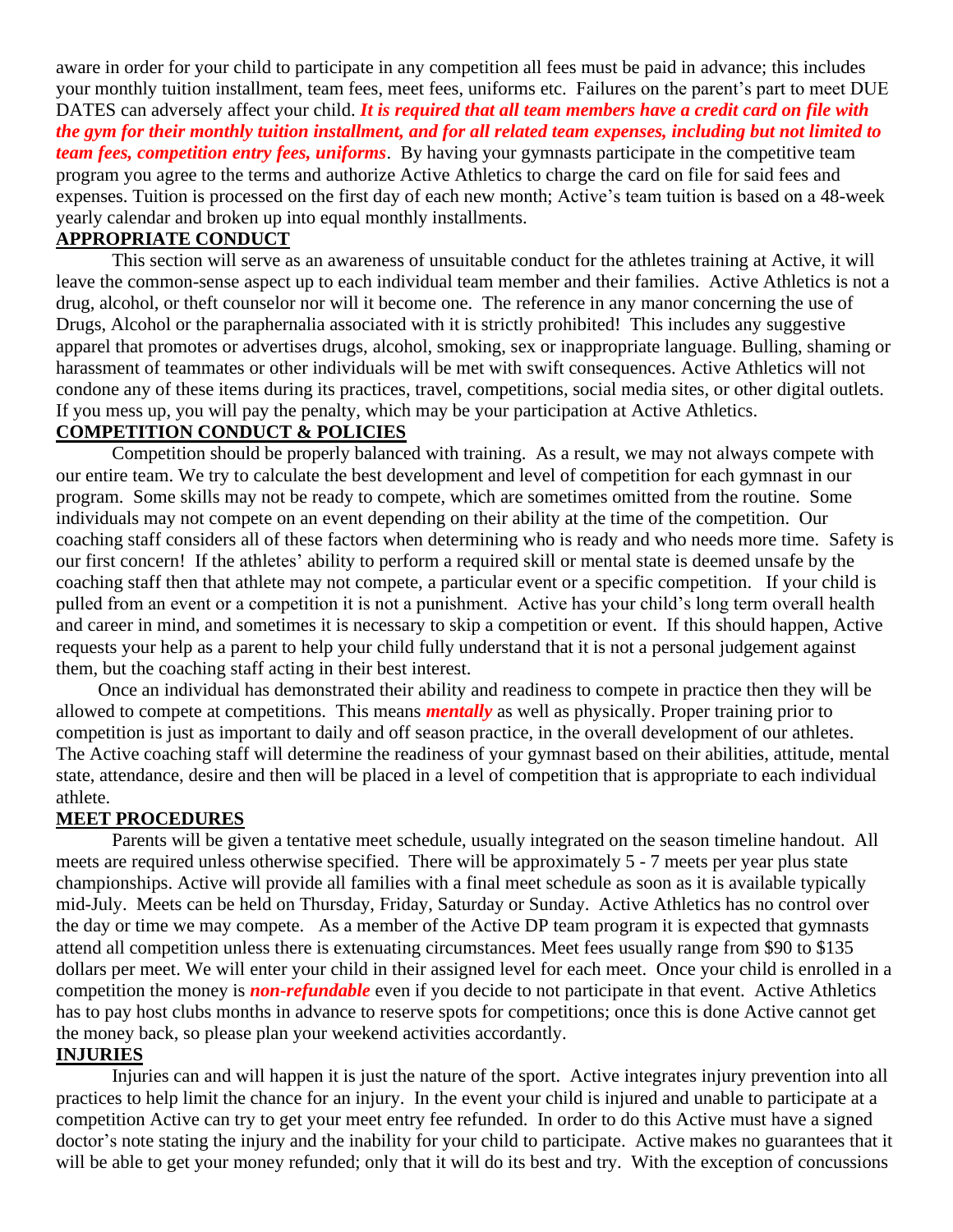there are many activities that injured athletes can still do while they are recovering. If you child is injured, we still want them at practice to work on alternative assignments. Please speak to your child's coach about setting up alternative assignments for an injury.

## **ATTIRE FOR COMPETITION**

 Active Athletics competitive attire is required at all competitions and scheduled events. Uniform purchases are done at the beginning of each competitive season. Their apparel is to be worn for competitive events only. It is not meant to be worn during practice, at school or on the playground. *Competitive leotards require special washing* so please read the washing directions completely, to avoid bleeding, fading, and unnecessary wear. All athletes should come dressed and ready for the competition including have their hair done and pulled back out of their face.

## **TRAVEL AND TRANSPORTATION**

 Parents are responsible for all expenses involved with getting their gymnast's to and from competitions. Including but not limited to; airfare, hotels, meals, and transportation to and from the competition. Athletes are expected to travel and stay with their parents or other legal guardian. All athletes should always arrive 5-10 minutes **ONLY** prior to the gym open times provided. The time posted is when open stretch starts if you are late, then your child misses valuable warm-up time and more importantly can mentally upset them for the competition.

### **STATE MEETS**

State meets require each gymnast to obtain a certain score during the normal season in order for them to participate. At Active we hold a standard of expectation and score for our athletes in order for them to attend the State Championships. At Active we let everyone know at the beginning each season what its expectation is for all gymnasts to attend the State Championships. Active Athletics standard for our athletes can be higher than the state standard, but Active feels it is necessary to hold our athletes to a higher standard to help achieve personal success. It's no fun to go to a competition and not place on anything because you were not fully prepared for that level of competition.

### **BONUS MEETS**

Occasionally Active will allow compulsory level athletes to participate in a bonus out of state competition. If your group is selected to participate in a bonus meet; then an addition fee will be added to the competition entry fee in order to cover coaches' expenses to that competition. Active requires that a minimum of 75% of that team's gymnast attend the bonus meet in order for the group to go.

### **REGIONAL, ALL STAR & UP MEETS**

If you child qualifies to a regional or higher competition, then you will incur additional fees. Payment for a regional and higher competition is due the Monday after the qualifying meet. Decisions to attend must be made the day of qualification, it is expected as a competitive team member that you will attend any upper level competition that you qualify to. Once entered into a regional or higher competition there are no refunds and you are fully responsible for all associated fees. In addition to the meet entry fee all qualified participates will be billed a proportionate share of the coaches expenses for attending the competition. *Active only covers the physical travel cost to get coaches to and from the state the competition is held in.* All other costs including, hotel, food, and per session pay is the responsibility of the athletes attending. Active reserves the right to limit the number of coaches that it sends to regional and higher competitions based on the number of athletes attending.

### **MEET CONDUCT**

 Athletes are required to stay with their assigned competitive group until the conclusion of the meet and the end of awards. Parents are not allowed on the competition floor. This is a strict USA Gymnastics Safety Rule and is enforced at all times. The coaching staff is developing a competitive attitude which is a constant thing that does not start and stop with every routine. It is continuously present during the entire competition and their maintenance and development should not be interfered with during the competition. If an emergency arises and your assistance is needed you will be asked to come on to the competition floor by the coach that is assigned.

 Parents should remain in the stands and participate as spectators only. Each athlete is monitored throughout the meet for individual needs during the competition. Sometimes there are tears and sometimes there are smiles and this is an important time for the Coach / Athlete relationship. It is an important competitive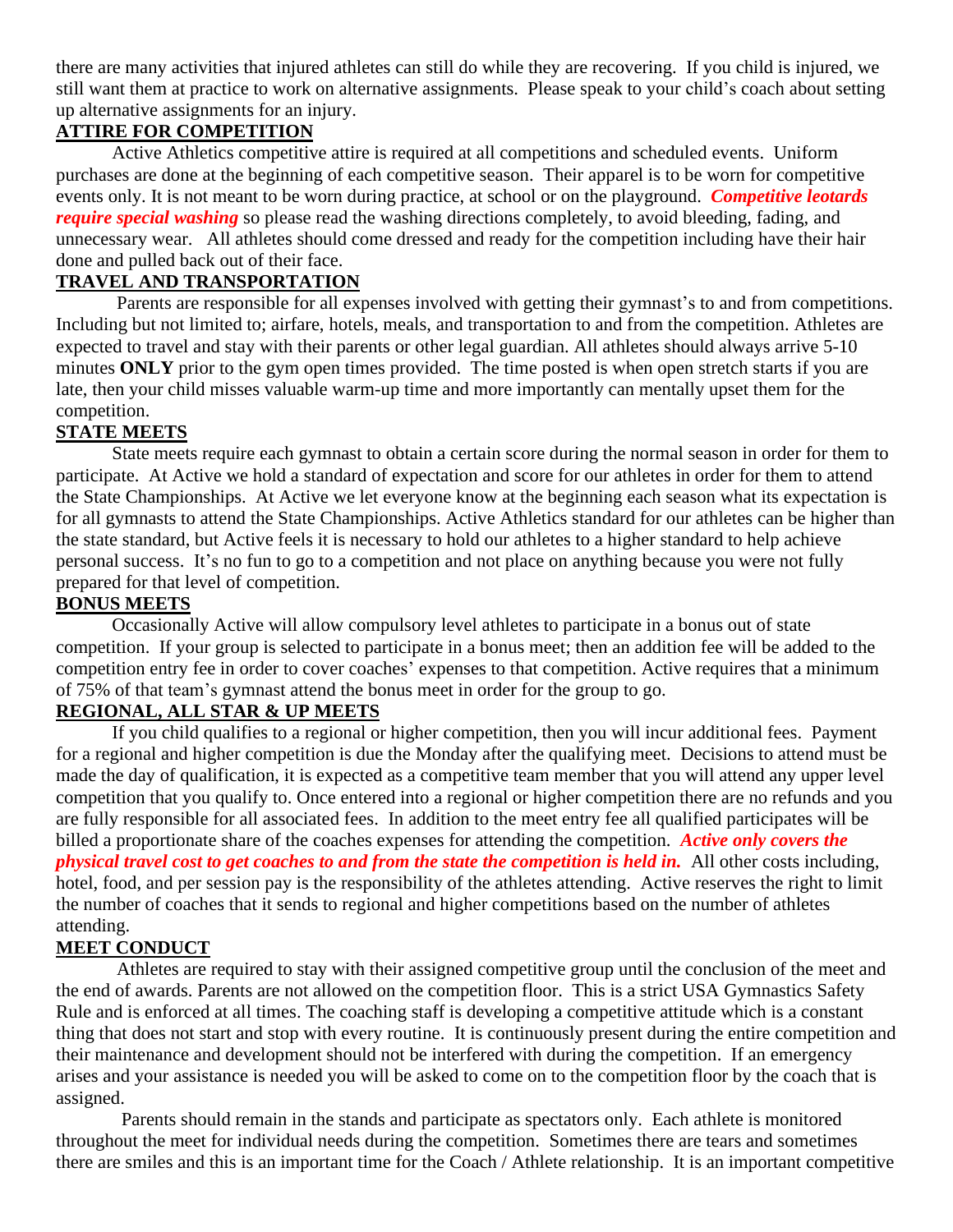learning / educational period. Communication with your child during the meet is a distraction from focusing on the tasks at hand, please do not text or call your child during the meet. If communication is absolutely necessary during this time, please contact the coach. USA Gymnastics has instituted a new rule banning cell phone use from the competition floor; this means your gymnast's cell phone should never leave their gym bag once the competition begins until the conclusion of awards.

 *It is inappropriate to make negative comments to the judges regarding their evaluation of a routine. Please leave those issues to the coaching staff. The judges are trying to do a fair and consistent job. They are not out to get anyone. Scores will vary from meet to meet as different officials evaluate your child's routines. Judges we encounter are very experienced and know the reputation of our program. Negative comments will not improve your child's all-around standings, but will come back to hurt us as coaches and the gym as a whole. Judges do not forget who you are, and what program your gymnast is in. If comments are made, the coaching staff will hear about it, so please do not embarrass anyone in the process. We have been coaching a long time and have a good relationship with many of the Judges we see, if a judge is in error we the coaching staff will bring it to their attention in the appropriate manner. Gymnastics is a very small community and comments made about other coaches, gymnasts, judges, or clubs will get back to Active, and inappropriate sportsmanship will not be tolerated, and can result in you being asked to leave the gym. Please think before you critique.* 

 All competitors need to remain on the competition floor until all team and individual awards are presented to their respective age group and level. During the awards presentation, all Active Athletics competitors need to remain in their Active Athletics attire until the completion of the awards ceremony. It is considered poor sportsmanship and rude to not be present to receive your awards, and dressed in your full uniform.

 Siblings should sit in the stands and not play on unused equipment during competitions and/or awards presentation. Again every time your gymnast competes, you and your family are a representation of Active Athletics, and we want to portray sportsmanship, and hospitable guests.

 Proper nutrition is very important to the athlete. It is the fuel that gets them started and keeps them going! A meet can last for a couple of hours so please make sure the athlete has a healthy and nutritious meal before arriving. We have several suggestions for pre meet meals and snacks during competition. Please feel free to ask your child's coach for a list of these items. If you pack your gymnasts a snack for competition it should be self-contained, *SMALL* and not make a mess. The point is to be a quick small snack that will not make a mess on the floor.

#### **CONFERENCES**

There are times during the year that as a parent you will feel the need to discuss the progress, development, or just want a general "checkup" on your child. Coaches are generally available before and after workout for many quick discussions. If your concern or question is one in length please schedule an agreeable time with your child's coach to have a meeting, so that enough time can be set aside to fully address any and all concerns. Do not interrupt a coach while they are on the floor to discuss issues. Unscheduled "on the spot" meetings are not considerate of your child's coaches nor will they get you the result you want.

#### **ATTENDANCE & PRACTICES**

Regular attendance is important for the consistent development of your child's gymnastics. Frustration can be the result of sporadic attendance. Inconsistent attendance has a tendency to cause extended plateaus and may also cause regression in ability. The lack of participation on a daily basis disrupts the planned training program. This could cause timing to be thrown off which may result in an injury, the relearning of skills, and the rebuilding of strength and endurance. Poor attendance can also lead to your child requiring private lessons to catch up for the classes they have missed and or can lead to your child being required to repeat a year at the same level. Gymnastics is a sport that requires lots of repetition in order to learn new and master existing skills.

 The importance of warming up cannot be over emphasized. Psychologically, warming-up is intended to raise the athlete's concentration level and ability to focus on training. Physically, warming-up prepares the body for the activity of gymnastics. A physically and mentally prepared gymnast is essential. The gymnast's physical and mental capacity should be raised to a state at which the gymnast will be experiencing during the course of the workout. In addition, warming-up is as much an injury preventative as it is a preparation for activity. It raises the core temperature of the various muscle groups allowing the stretch process to occur more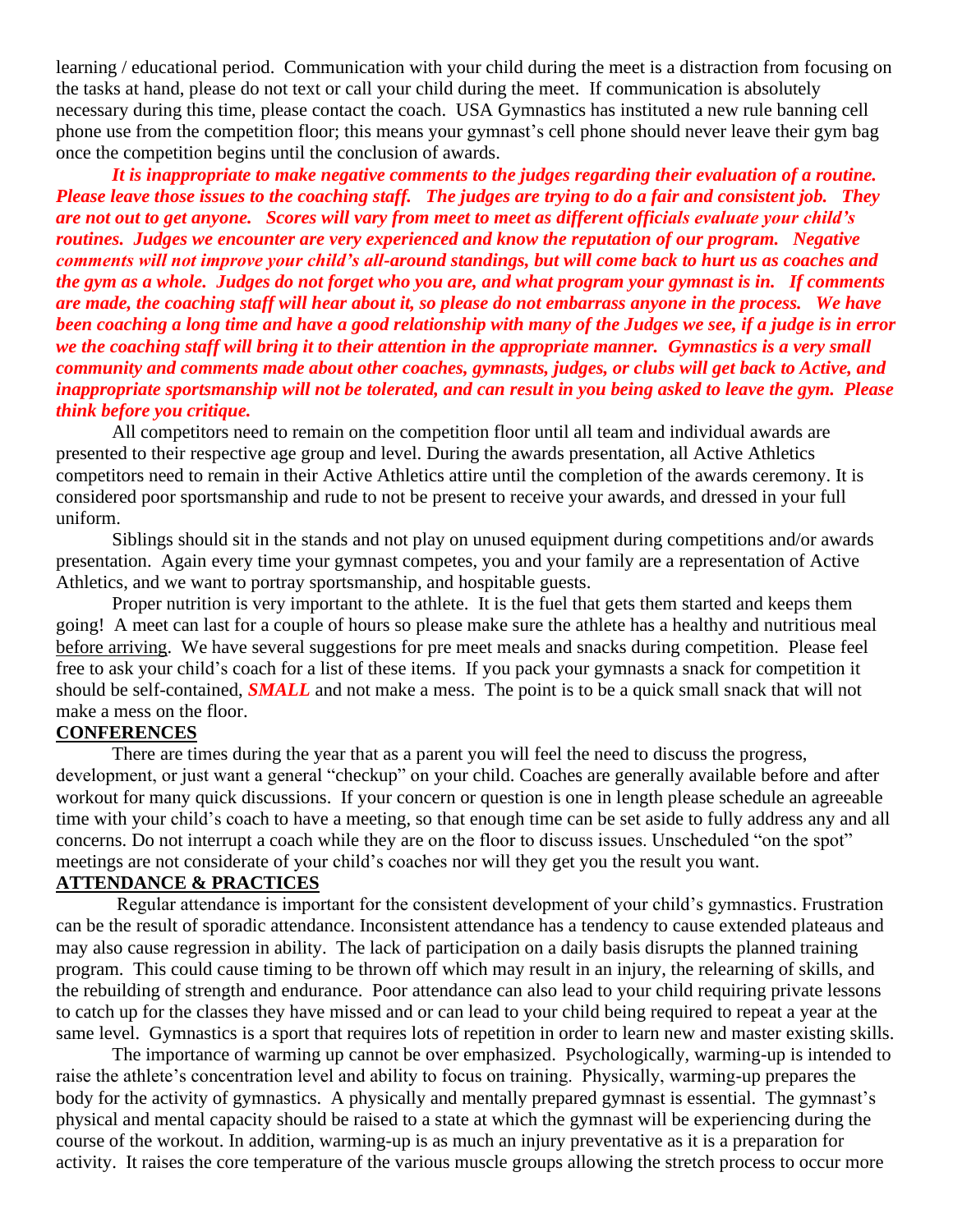efficiently.

Please be on time, warm-ups are that important. Everyone will have an excuse of why they are late, however that does not make you any earlier. Coming from another sport and saying that you are "already warmed up" is not the same as the prescribed team warm up that is done for Active Athletics competitive programs.

The week of a meet it is required that all team members be at practice, failure to attend practice can lead to your child be scratched from events and or the competition itself. Remember you have made a commitment to the team and it your responsibility to show up to all practices. Please schedule other activities accordantly. **MAKE-UPS**

 Active does not offer make up times for missed practices. Missed practices due to family vacations cannot be reassigned. You may not come during another teams practice for a makeup. Active Athletics tuition is based on a 48 week calendar year then divided up into equal monthly installments. Active does not and will not prorate any portion of tuition for missed classes. Active has set break times throughout the year and suggests planning trips during those holiday breaks. Team camps tend to be offered during scheduled breaks, and it is recommended that your child takes advantage of those practices. Times and associated fees will be handed out to groups prior to closures if a team camp is available.

## **HELP OUTSIDE OF ACTIVE ATHLETICS**

OUTSIDE COACHING - Coaching other than what the Active Athletics staff provides will not be permitted with the exception of training camps sanctioned by USA Gymnastics. There are other club programs that will offer, open gym time, private lessons, and invitations to participate with their teams. We feel this is a conflict of interest, personal training plans, and developmental goals. We will not permit these activities to occur with our competitive team program. If you feel that your child needs more attention or there is an issue then please see your gymnasts coach and schedule a meeting. Coaches do offer private lessons and this could be a solution to your gymnasts wanting additional help and or time.

## **SUMMER GYMNASTICS CAMPS**

In general gymnastics camps provide a fun, recreational environment. They do not necessarily provide gymnasts with individualized competitive objectives. Gymnast will be allowed to experience skills in a nonprogression fashion, which sometimes misleads a gymnast to believe they are ready for more difficult skills, than they are actually ready to perform. Keep this in mind when whether or not to send your child to a gymnastics camp.

## **Time Lines**

Active Athletics realizes that in today's world, scheduling can get a little crazy. Active tries to make life easier by giving you information as soon as it becomes available to the gym. So, it is vital that we have up to date email contact info for you on file, so if your email changes please update it with the front desk. Starting around May, Active tries to produce a tentative timeline for the upcoming compulsory season. Then in July Active tries to produce a tentative timeline for the upcoming optional season. This timeline lays out uniform ordering, estimated fees, and dues dates. Typically, the Colorado state meeting is not held until the end of June of each year it is after this point when Active can officially work on setting a final calendar for competitions which the team will attend.

### **Leaving the Team Program**

Active understands that a time will come when all gymnasts move on from the gym, whether it's a move to college, other sports, or seek a new training environment; this section applies to any team member leaving the program. When a gymnast leaves the gym, they must fill out the red withdraw form and return it to the front desk. Telling your coach you are quitting is fine but this form must be returned to the desk to ensure you are not charged for future fees. Any unused booster club money, or future payout funds that might have accrued will be forfeited and transferred automatically to the gym scholarship account. If a gymnast turned in any used leotards or competitive attire to try and sell they must request those items back at the time of their departure. Any clothing left in the gym possession once a gymnast's leaves the gym is considered abandoned and the gym will dispose of it as they see fit.

### **Booster Club**

Gymnastics is expensive and Active Athletics has a booster club to help offset the costs. *ALL* competitive team members are *REQUIRED* to participate when Active hosts a competition. Participation is